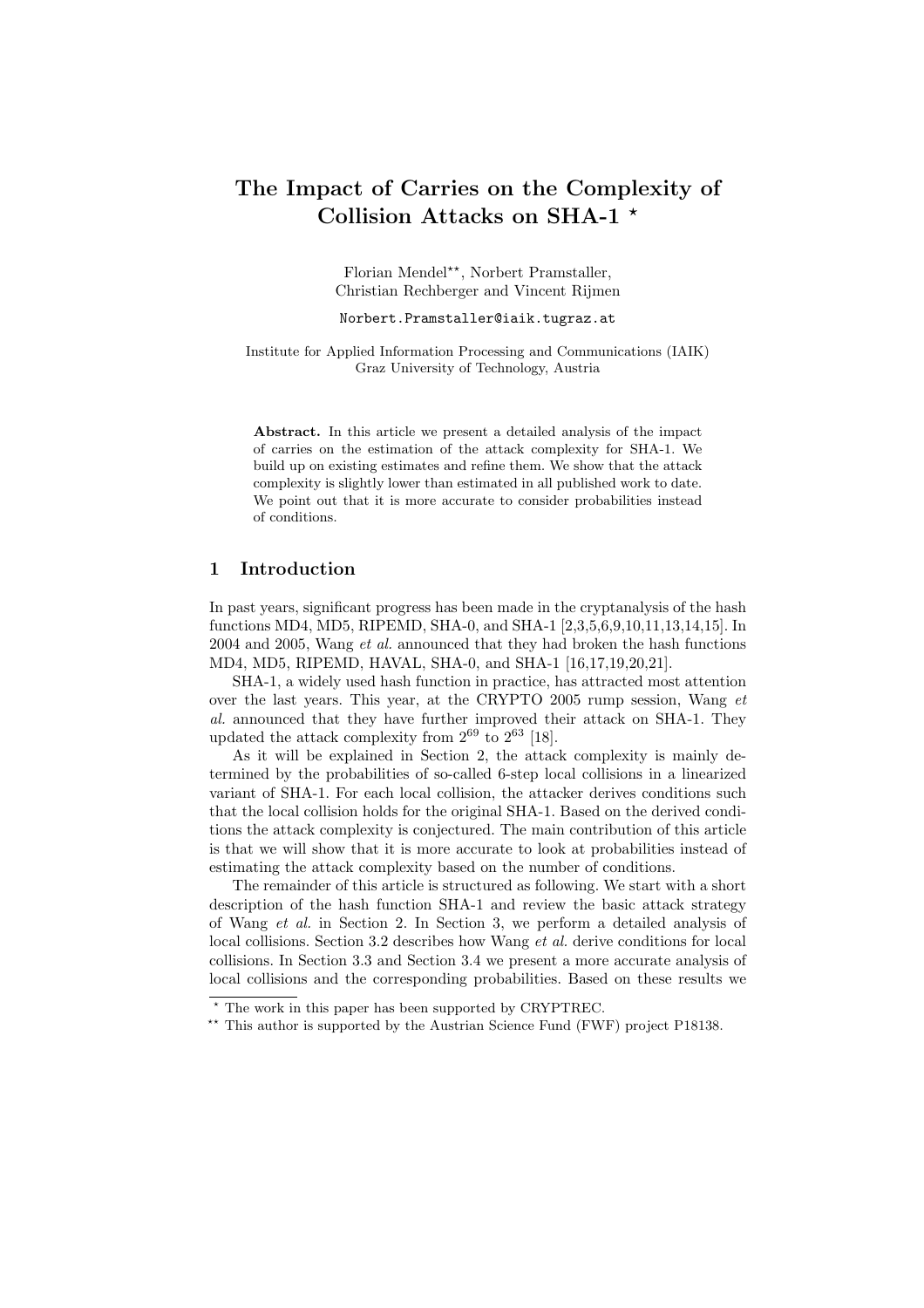update the complexity of the collision attack on SHA-1 in Section 3.5. Finally, we present conclusions in Section 4.

# 2 Collision Attacks on SHA-1

In this section we will review the basic attack strategy for collision attacks on SHA-1. We start with a short description of SHA-1, giving only the details we need later in this article.

### 2.1 Short Description of SHA-1

The input message is split into 512-bit message blocks (after padding). The compression function is then applied to each of these 512-bit message blocks. The compression function basically consists of two parts: the message expansion and the state update. The message expansion expands the 512-bit input message block into 80 32-bit words  $W_i$  that are used in each step of the state update. A single step of the state update is shown in Figure 1.



Fig. 1. One step of the state update of SHA-1

As it can be seen in Figure 1, in each step the function  $f$  is applied to the inputs  $B_i$ ,  $C_i$ , and  $D_i$ . The function f depends on the step number: steps 0 to 19 (round 1) use  $f_{IF}$  and steps 40 to 59 (round 3) use  $f_{MAJ}$ .  $f_{XOR}$  is applied in the remaining steps (round 2 and 4). The functions are defined as:

$$
f_{IF}(B, C, D) = B \land C \oplus \overline{B} \land D \tag{1}
$$

 $f_{MAJ}(B, C, D) = B \wedge C \oplus B \wedge D \oplus C \wedge D$  (2)

$$
f_{XOR}(B, C, D) = B \oplus C \oplus D . \qquad (3)
$$

For a detailed description of SHA-1 refer to [12].

#### 2.2 The Basic Attack Strategy on SHA-1

In 1998, Chabaud and Joux presented an attack on SHA-0 [3]. They used a linearized variant of SHA-0 to find a characteristic, which we will refer to as Lcharacteristic throughout the remainder of this article. For the linearized variant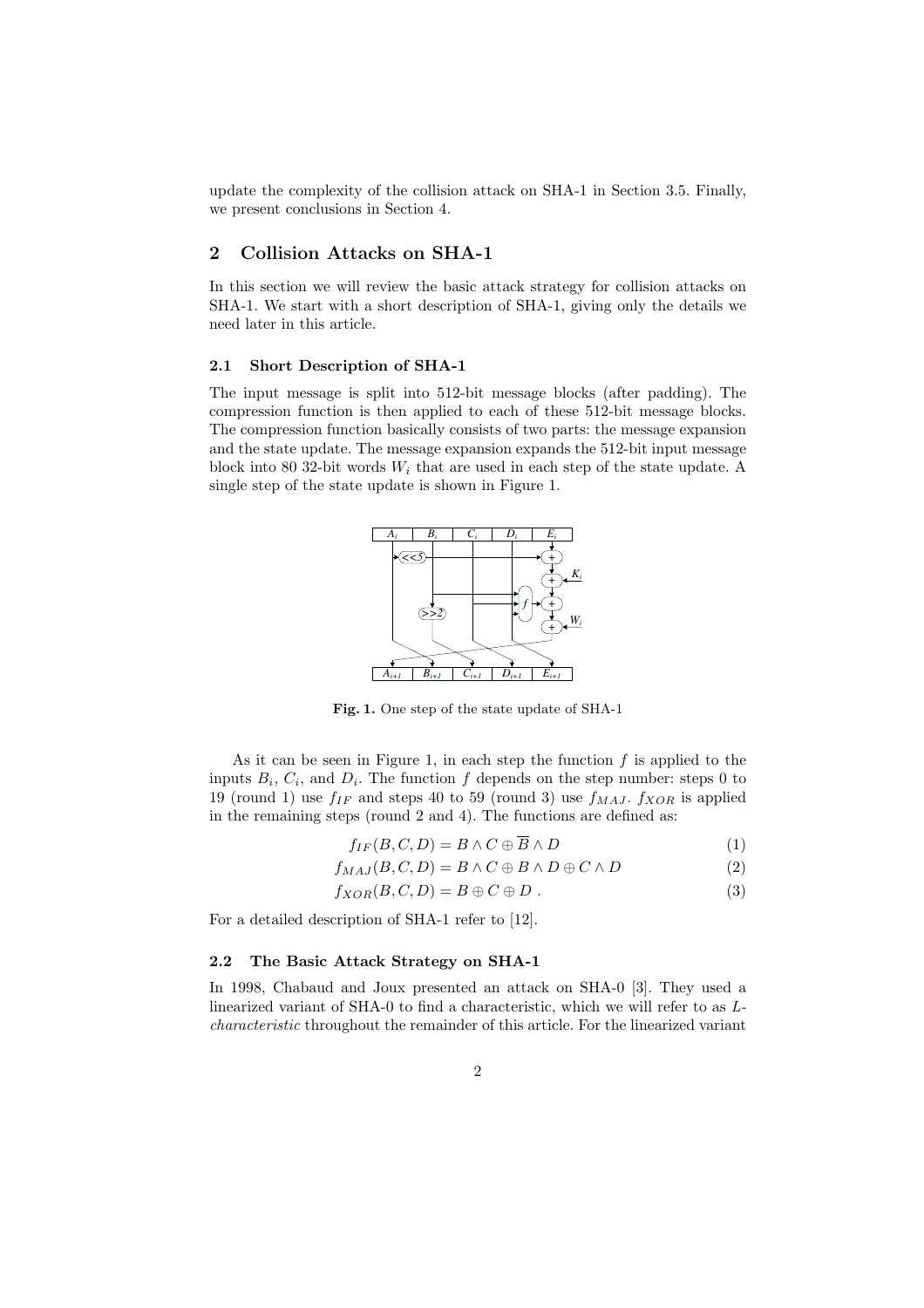all modular additions are replaced by XOR and the functions  $f_{MAJ}$  and  $f_{IF}$ are replaced by  $f_{XOR}$ . They observed the following: the probability that the characteristic holds for the original SHA-1 is related to the Hamming weight of the characteristic. In general, the lower the weight the higher the probability.

In 2004 and 2005, Wang *et al.* announced that they have broken the hash functions MD4, MD5, RIPEMD, SHA-0, and SHA-1 [19,20,21]. For the collision attack on SHA-1 they use basically the following strategy, which is also depicted in Figure 2. They search for a low-weight L-characteristic that leads to a pseudo collision in the last 60 steps (referred to as P2 in Figure 2). Then by using a nonlinear characteristic (referred to as NL-characteristic) in the first 20 steps (referred to as P1 in Figure 2), they are able to turn the pseudo collision into a collision. Furthermore, they improved their attack by searching for an L-characteristic that leads to a pseudo-near collision in P2. As before, they turn the pseudo collision into a collision with the NL-characteristic and by using two-block messages they construct a collision from the near collision in each block. The fact that it is easier to find a near collision than a collision was observed already by Biham and Chen in [1]. An important property of this attack strategy is that the NL-characteristic has no impact on the complexity of the attack since conditions in P1 are fulfilled by using message modification techniques invented by Wang et al. Therefore, only the L-characteristic determines the attack complexity.



Fig. 2. Attack strategy of Wang et al.

The L-characteristic consists of overlapped single local collisions as it has been shown in [19]. To determine the attack complexity, Wang et al. count the number of conditions for each local collision such that it holds for the original SHA-1. Then they conjecture the attack complexity by assuming that after fulfilling the first 20 steps, random trials are performed to find the colliding messages. The complexity for this random trials is estimated to be  $2^{\#}$  conditions.

Many researchers investigated the L-characteristic and tried to find L-characteristics with lower weight. A possible approach is to exploit coding theory since finding a low-weight L-characteristic in P2 corresponds to finding a low-weight codeword in a linear code describing P2. Results of the coding-theory approach are presented for instance in [8,11,13,15]. In 2005, Jutla and Patthak [7] used a computer aided proof to show that the minimum Hamming weight in the last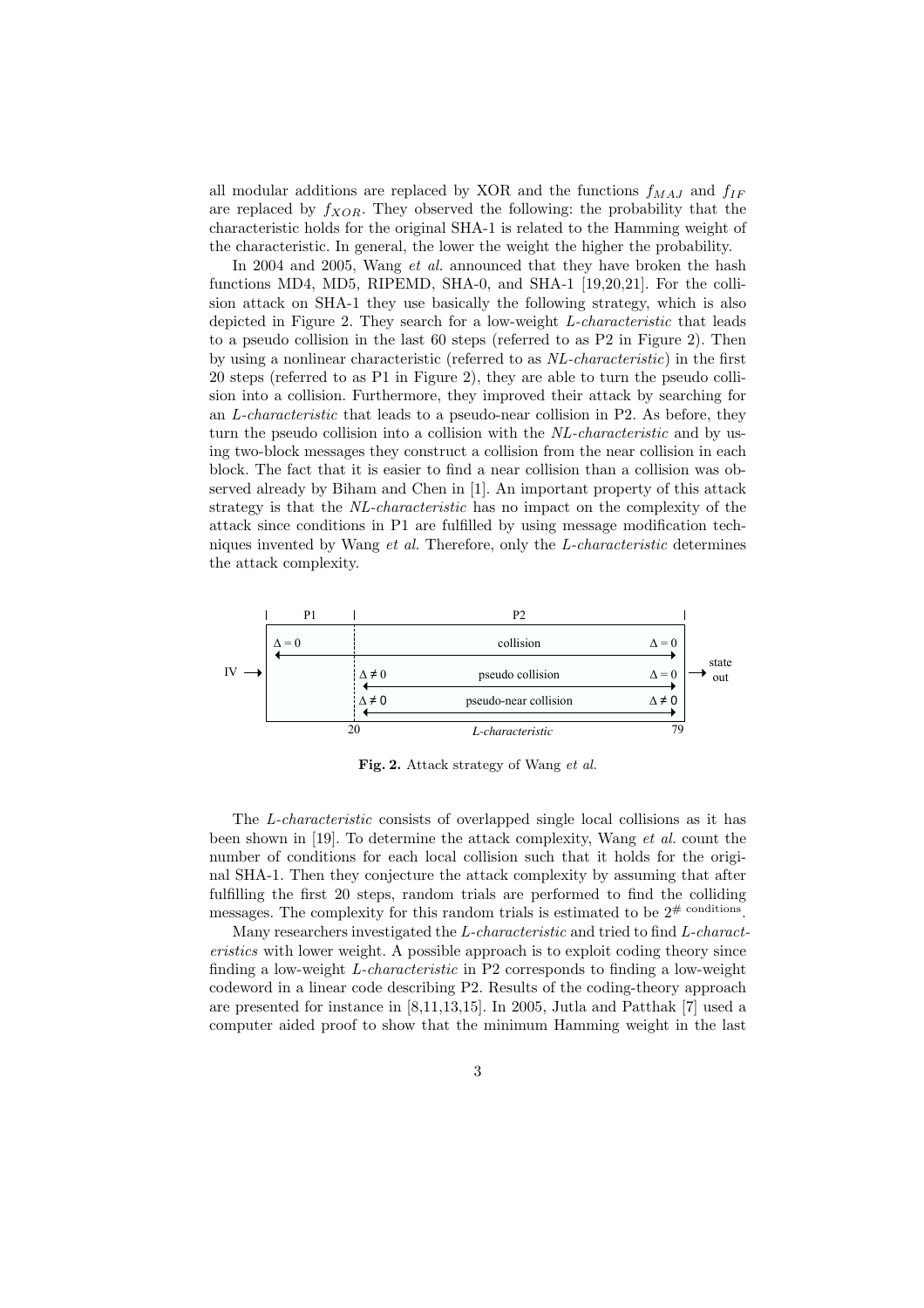Table 1. Notation

| notation                | description                                                                    |
|-------------------------|--------------------------------------------------------------------------------|
| step                    | the SHA-1 compression function consists of 80 steps, $0 \le i \le 79$          |
| round                   | the SHA-1 compression function consists of 4 rounds $= 4 \times 20$ steps      |
| $W_{i,i}$               | bit j of expanded message word in step i, $0 \le j \le 31$                     |
| $w_i'$                  | sign of bit difference in bit position (j mod 32), $w'_i \in \{-1, 0, +1\}$    |
| $W'_{i} = w'_{i} 2^{j}$ | signed bit difference in bit position (j mod 32), $W'_i \in \{-2^j, 0, +2^j\}$ |
| $W'_{i,i}$              | signed bit difference in step $i$ , bit position $j$                           |
|                         | $ (j+n \mod 32) $ bit position j rotated to the left by n positions            |
|                         | $ (j - n \mod 32) $ bit position j rotated to the right by n positions         |

60 steps of the SHA-1 message expansion is 25. This low-weight vector is also referred to as the disturbance vector, since it contains the disturbances for the single local collisions. However, Wang et al. use a disturbance vector with higher weight (weight  $= 27$ ). The reason for this is that the vector with higher weight leads to a smaller number of conditions (see [19]). Since the attack complexity is determined by the number of local collisions and the corresponding probabilities (conditions) we will analyze them accurately in the next section.

## 3 Detailed Analysis of Local Collisions in SHA-1

In the first part of this section, we start with deriving the conditions and corresponding probabilities for all possible local collisions in the *L-characteristic* of SHA-1. We follow the work of Wang *et al.* in [19] to conjecture the overall probability of a collision attack on SHA-1 based on these local collisions. Note that the L-characteristic does not include the first 20 steps of SHA-1 and therefore, we only consider the functions  $f_{XOR}$  and  $f_{MAJ}$  described in Section 2.1. In the second part of this section, we derive a more accurate estimation of the probabilities for local collisions. With this analysis we update the attack complexity of Wang et al. presented in [19].

## 3.1 Notation and Definitions

For the analysis of local collisions we follow the notation given in Table 1. Throughout the remainder of this article we will use signed bit differences. In the following we describe the basic properties of signed bit differences that we require for our analysis. A detailed discussion of signed bit differences can be found in [4, Chapter 4].

We define the sign of a difference in bit position  $j$  as

$$
w'_j = w_j - w_j^*
$$
, where  $w_j, w_j^* \in \{0, 1\}$  and  $w'_j \in \{-1, 0, +1\}$ . (4)

In particular, if  $w_j' = 0$  the difference is zero. The signed bit difference is then defined as  $W'_j = w'_j 2^j$ . A useful property of signed bit differences is the fact that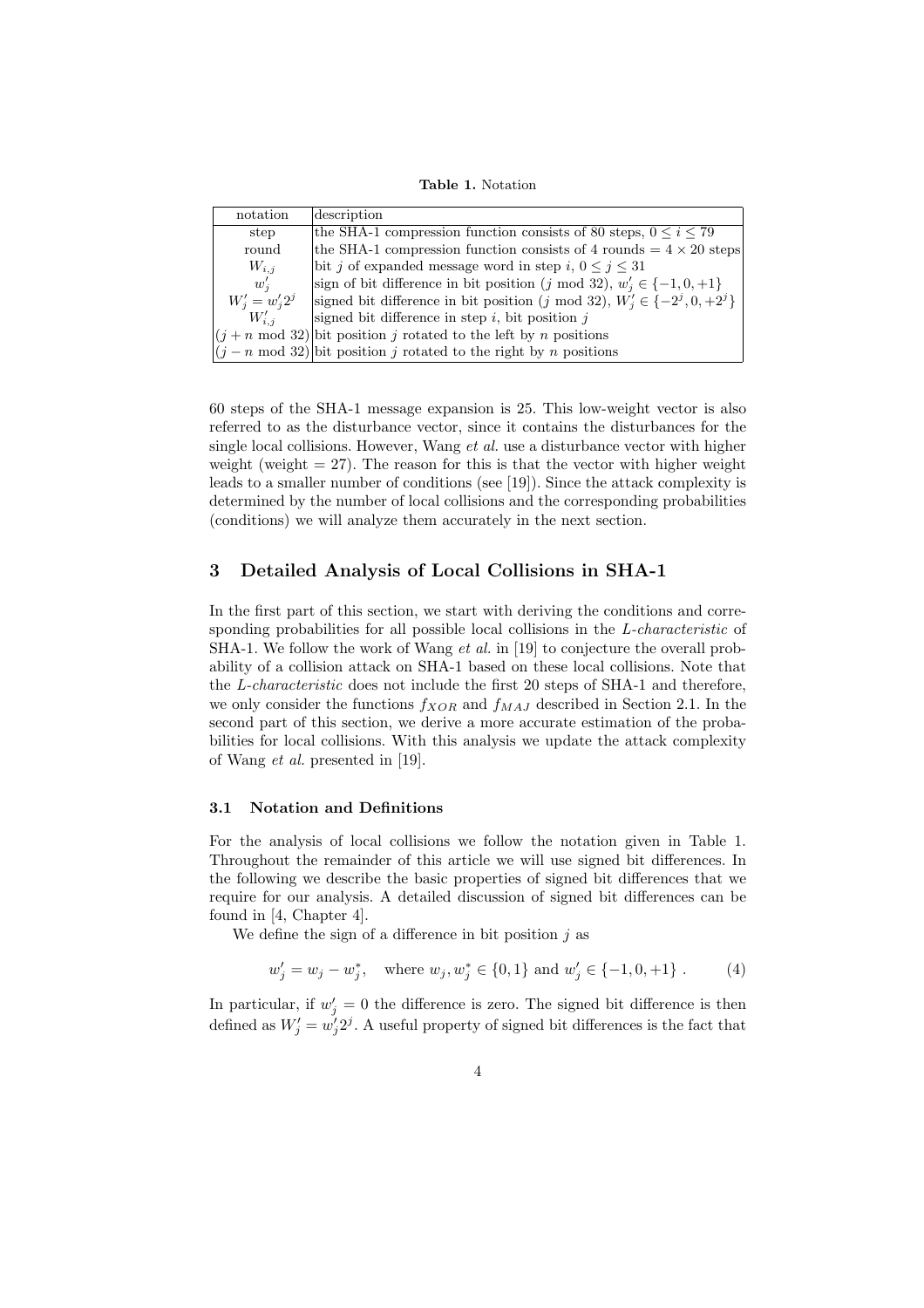Table 2. Addition of signed bit differences

|                     |                         |                  |                                             | $7 + 1$                  |                           |                         |                     |                                                                                                                      | $7+1$                                           |
|---------------------|-------------------------|------------------|---------------------------------------------|--------------------------|---------------------------|-------------------------|---------------------|----------------------------------------------------------------------------------------------------------------------|-------------------------------------------------|
| $\theta$            |                         | $\theta$         |                                             |                          | $\theta$                  | $\boldsymbol{u}$        | $\boldsymbol{\eta}$ |                                                                                                                      | $ u + v $<br>$\overline{a}$                     |
| $\overline{0}$      |                         | $\boldsymbol{v}$ | $-1$ <sup><math>A_j \oplus B_j</math></sup> | $-v(A_j\oplus B_j)_i$    | $\boldsymbol{\mathit{u}}$ |                         | $\boldsymbol{\eta}$ |                                                                                                                      | $(u+v)$<br>흫                                    |
| $\overline{0}$      | $\overline{\mathbf{v}}$ | $\overline{0}$   | $(-1)^{A_j \oplus C_j} v$                   | $v-y(A_j \oplus C_i)$    | $\boldsymbol{u}$          | $\overline{\mathbf{v}}$ |                     |                                                                                                                      | $(u + v)$                                       |
| $\boldsymbol{\eta}$ |                         |                  | $(-1)^{B_j \oplus C_j}v$                    | $v-y(B_j\oplus C_j)$     | $\boldsymbol{v}$          | $\boldsymbol{v}$        |                     | $\sqrt{A_j \oplus B_j} \oplus 1_{\left  \mathcal{V} \right }$                                                        | $(-1)^{A_j \oplus \overline{B_j}} \overline{v}$ |
| $\boldsymbol{v}$    | $\boldsymbol{\eta}$     | $\boldsymbol{v}$ | $-\overline{1)^{A_j\oplus B_j\oplus 1}v }$  | $(-1)^{A_j \oplus B_j}v$ | $\boldsymbol{v}$          | $-v$                    | $\boldsymbol{v}$    | $\overline{-1}$ <sup>A<sub>j</sub><math>\oplus</math>C<sub>j</sub><math>\oplus</math><sup>1</sup><sub>V</sub> </sup> | $(-1)^{A_j \oplus C_j}$                         |
|                     |                         |                  |                                             |                          | $-v$                      |                         | $\upsilon$          | $(-1)^{B_j \oplus C_j \oplus 1} v \vert (-1)^{B_j \oplus C_j} v$                                                     |                                                 |

Table 3. Differential properties of  $f_{XOR}$  and  $f_{MAJ}$  for signed bit differences

| $ B'_j C'_j D'_j  f_{XOR}(B'_j, C'_j, D'_j) f_{MAJ}(B'_j, C'_j, D'_j) $ |  |  |                          |                     |  |  |  |  |  |
|-------------------------------------------------------------------------|--|--|--------------------------|---------------------|--|--|--|--|--|
|                                                                         |  |  | $(-1)^{B_j \oplus C_j}v$ | $(B_j \oplus C_j)v$ |  |  |  |  |  |
|                                                                         |  |  | $(-1)^{B_j \oplus D_j}v$ | $(B_i \oplus D_i)v$ |  |  |  |  |  |
|                                                                         |  |  | $(-1)^{C_j \oplus D_j}v$ | $(C_i \oplus D_i)v$ |  |  |  |  |  |

the difference also includes information about the values of  $w_j$  and  $w_j^*$ . This is shown in  $(5)$ .  $\overline{\phantom{a}}$ 

$$
W'_{j} = \begin{cases} +2^{j} & \text{if } w_{j} = 1 \text{ and } w_{j}^{*} = 0\\ 0 & \text{if } w_{j} = w_{j}^{*}\\ -2^{j} & \text{if } w_{j} = 0 \text{ and } w_{j}^{*} = 1 \end{cases}
$$
(5)

Let us now consider the addition of two signed bit differences. The addition  $S = A + B$  is defined as  $S_j = A_j \oplus B_j \oplus C_j$  and  $C_{j+1} = f_{MAJ}(A_j, B_j, C_j)$ with  $C_0 = 0$ , where  $C_{j+1}$  is the resulting carry of the addition in bit position j. Table 2 lists all possible cases for the output and carry difference of a signed bit addition with  $v, u \in \{-1, +1\}.$ 

To perform the addition of two signed bit differences we can use Table 2 for computing the resulting difference. We know that the output difference is  $C'_{j+1}2^{j+1} + S'_{j}2^{j}$ . For instance, if there are two non-zero differences at the input with opposite signs, then both  $C'_{j+1}$  and  $S'_{j}$  are zero and hence the output difference is zero. If the differences have the same sign, for instance  $-2<sup>j</sup>$  and  $-2^j$ , the output difference is  $-2^{j+1}$ , since  $C'_{j+1} = -1$  and  $S'_{j} = 0$ .

For our analysis we need the differential properties of  $f_{XOR}$  and  $f_{MAJ}$  with respect to signed bit differences. In Table 3, we list the cases that occur in a local collision (see Figure 3) where  $v \in \{-1, +1\}$ . As it can be seen in Table 3, for  $f_{XOR}$  the sign of the input difference is flipped with probability  $1/2$  depending on the input values. For  $f_{MAJ}$  the sign is preserved but the difference propagates with probability 1/2.

#### 3.2 Considering the Number of Conditions

In [3], Chabaud and Joux showed how the corrections for a single bit disturbance in SHA-0 can be constructed. Since the state update for SHA-0 and SHA-1 is the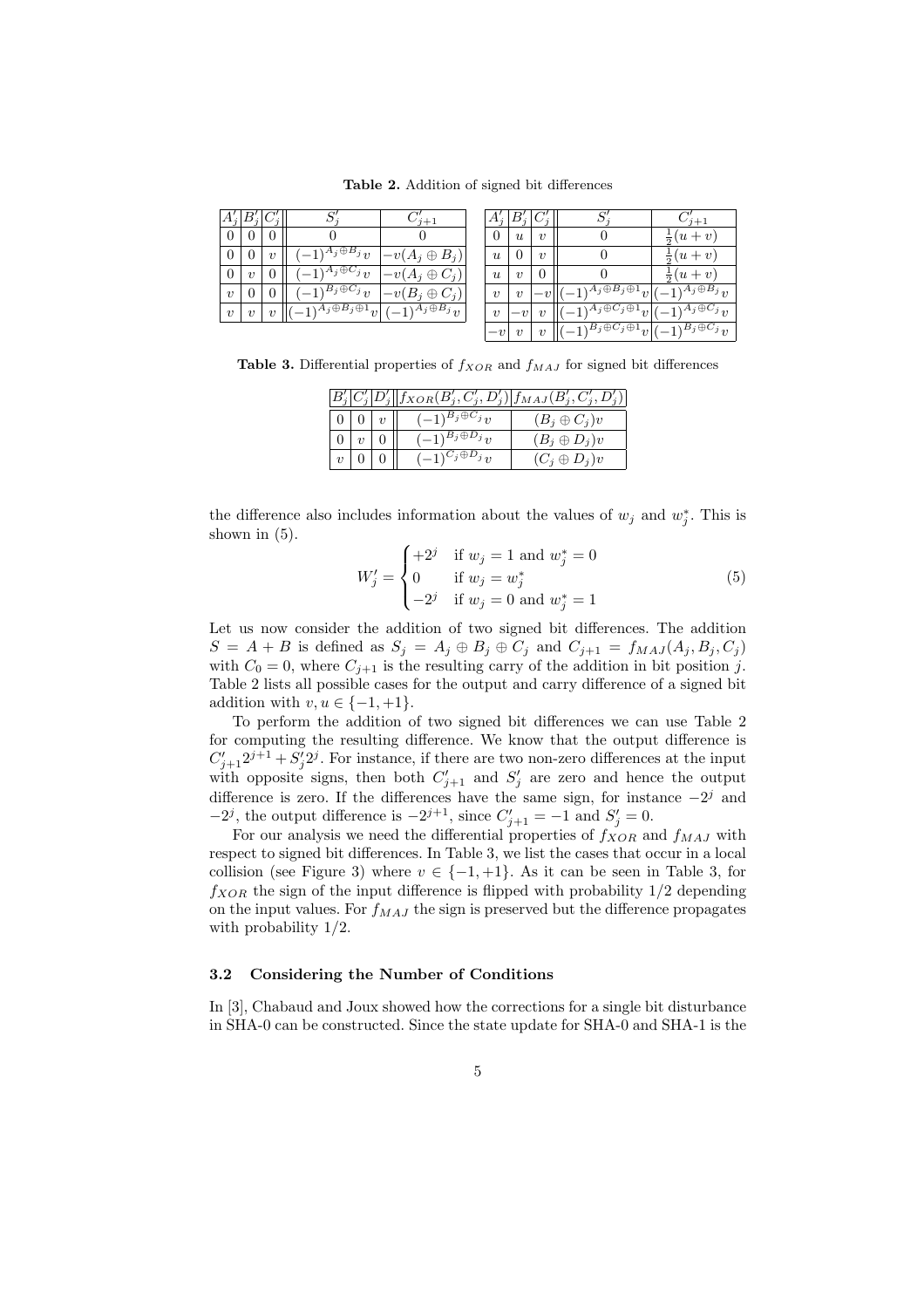| step |                                                 | difference          |            | description                                |
|------|-------------------------------------------------|---------------------|------------|--------------------------------------------|
|      |                                                 | $f_{XOR}$ $f_{MAJ}$ |            |                                            |
| i    | $W_i'$                                          | $+2^j$              | $+2^j$     | single bit disturbance at bit position $i$ |
|      | $ i+1 W'_{i+1} =$                               | $-2^{j+5}$ .        | $-2^{j+5}$ | correction                                 |
|      | $ i+2 W'_{i+2} = $                              | $+2^j$              | $-2^j$     | correction                                 |
|      | $ i+3 W'_{i+3} = \boxed{\pm 2^{j-2}} - 2^{j-2}$ |                     |            | correction                                 |
|      | $ i+4 W'_{i+5} = \pm 2^{j-2} - 2^{j-2}$         |                     |            | correction                                 |
|      | $ i+5 W'_{i+8} =  -2^{j-2} $ $\boxed{-2^{j-2}}$ |                     |            | correction                                 |

Table 4. Local collision (disturbance-corrections) for SHA-1

same, this construction is also valid for SHA-1. Table 4 shows a local collision with signed bit differences for  $f_{XOR}$  and  $f_{MAJ}$ .

For the local collision defined in Table 4, we can now derive the number of conditions and the corresponding probabilities such that the local collision holds for the original SHA-1. We refer to conditions that contain only expanded message words as easy conditions since we can easily fulfill them. Conditions that include state variables are considered to be hard conditions. For the analysis we can assume without loss of generality that the sign of the disturbance is positive, *i.e.*  $W'_i = +2^j$ . If the disturbance is  $-2^j$ , we get the same results by just flipping all the other signs. The propagation of the disturbance and corrections is shown in the left part of Figure 3.

**Disturbance in step i.** In step i, where the disturbance is introduced, it is required that the disturbance propagates to state variable  $A_{i+1}$  without causing a carry in the difference, *i.e.*  $A'_{i+1} = W'_i = +2^j$ . This occurs with probability  $1/2$ . If the disturbance is introduced at bit position  $j = 31$ , it propagates to  $A'_{i+1}$  with probability 1.

Correction in step  $i+1$ . As shown in Figure 3, the difference in state variable A is rotated to the left by 5 positions. Therefore, the correction is  $W'_{i+1} = -2^{j+5}$ . It follows from Table 2 that if the sign of the correction is the opposite of the sign of the disturbance, then the correction occurs with probability 1. We can ensure the negative sign of the correction with condition  $CW_{i+1}: W_{i+1,j+5} \oplus W_{i,j} = 1$ . This condition is in  $W$  only and we can easily fulfill it.

Correction in step  $i + 2$ . In this step, we have to consider the modular addition and the function f. As described in Table 3,  $f_{XOR}$  flips the sign of the input difference with probability 1/2. Therefore, for  $B'_{i+2} = +2^j$  the output difference of  $f_{XOR}$  can be either  $+2^j$  or  $-2^j$  depending on  $C_{i+2}$  and  $D_{i+2}$ . Since we cannot easily influence the values of  $C_{i+2}$  and  $D_{i+2}$  the probability for the correction is 1/2.

For  $f_{MAJ}$  we get the same probability as for  $f_{XOR}$  by defining a condition in W only. For the input difference  $B'_{i+2} = +2^j$  the possible output difference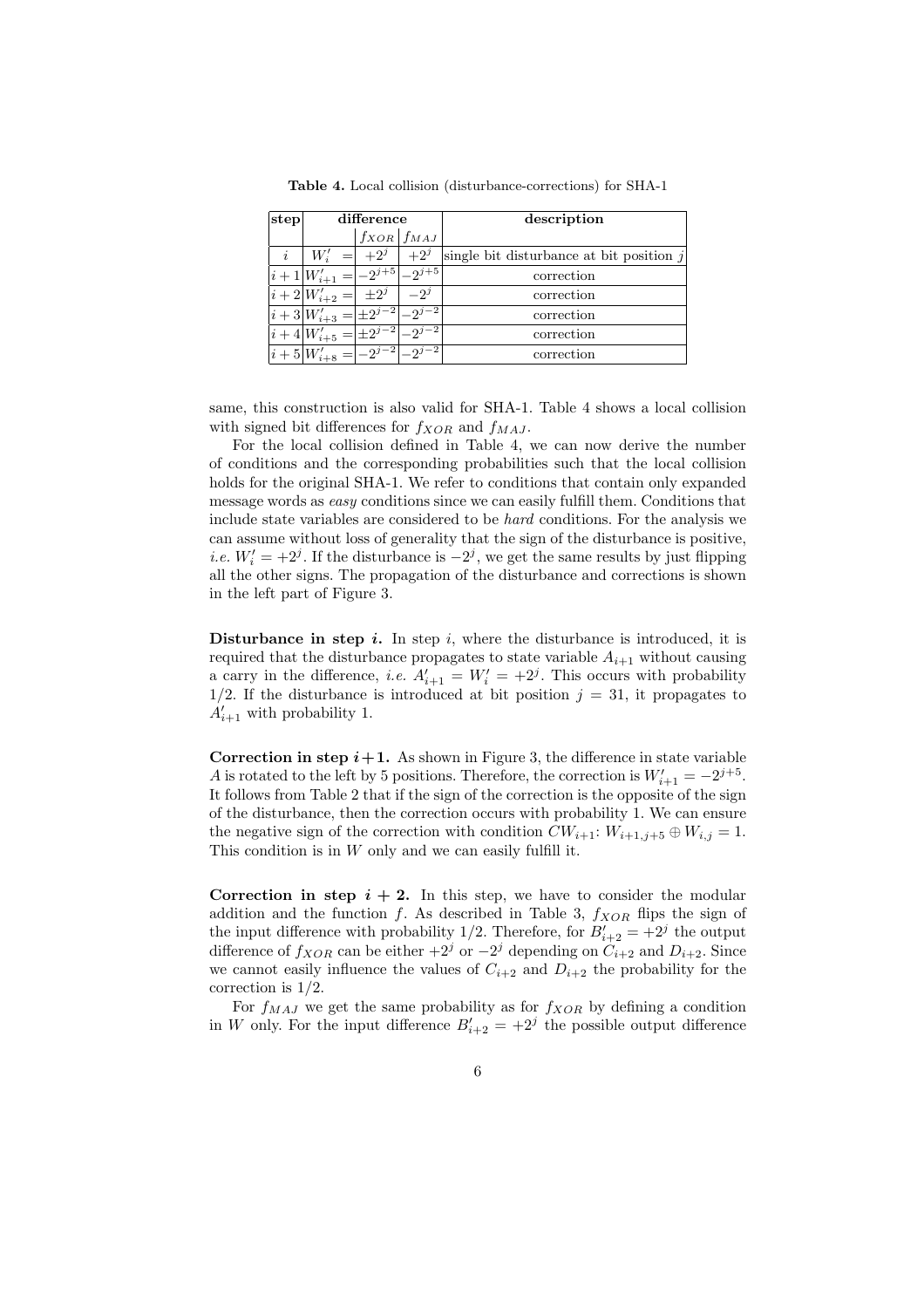

Fig. 3. On the left, a local collision with disturbance in bit position  $j$ . No carry occurs in step i. On the right a local collision with disturbance in bit position  $j = 0$ . In step  $i$  a carry occurs. The differences in the dashed rectangles are the possible output differences of  $f_{XOR}$  and  $f_{MAJ}$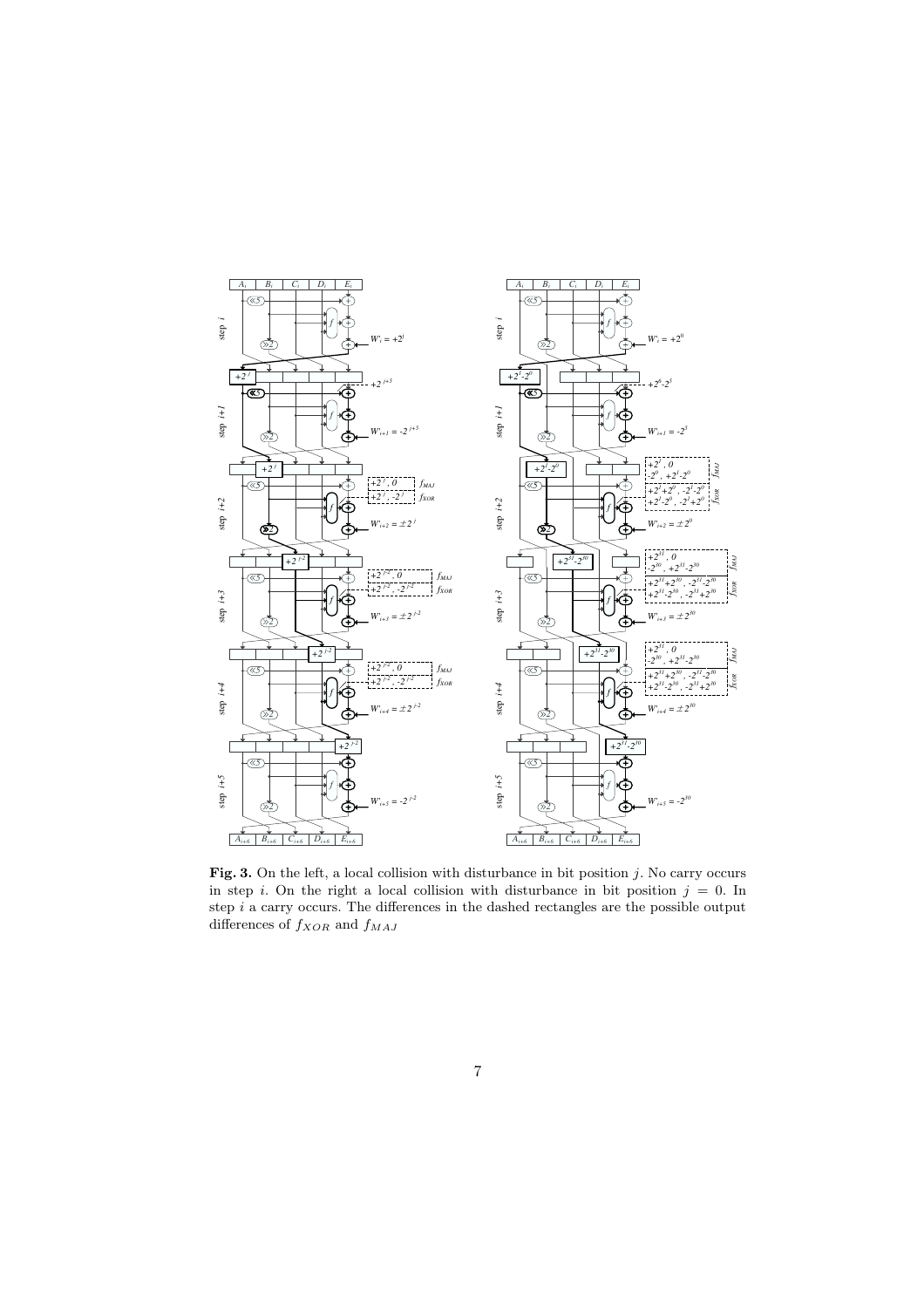of  $f_{MAJ}$  is either  $+2<sup>j</sup>$  or 0. This results in a probability of 1/4. However, if the sign of the correction is negative, then the correction has a probability of  $1/2$ . This can be ensured by fulfilling condition  $CW_{i+2}: W_{i+2,j} \oplus W_{i,j} = 1$ .

Correction in step  $i + 3$  and  $i + 4$ . These steps are the same as step  $i + 2$ except that the difference  $+2^j$  is rotated to the right by 2 positions, *i.e.*  $+2^{j-2}$ . For  $f_{XOR}$  we get a probability of  $1/2$  in each step. For  $f_{MAJ}$  we also get the probability  $1/2$  by fulfilling the following easy conditions in W only:  $CW_{i+3}$ :  $W_{i+3,j-2} \oplus W_{i,j} = 1$ , and  $CW_{i+4}: W_{i+4,j-2} \oplus W_{i,j} = 1$ .

Correction in step  $i + 5$ . If all corrections have taken place in the previous steps the signed bit difference is in state variable  $E$ . As it can be seen in Figure 3,  $E'_{i+5}$  is the same difference as  $A'_{i+1} = +2^j$  rotated by 2 to the right, *i.e.*  $E'_{i+5} =$  $+2^{j-2}$ . We only have to consider the modular addition. As in step  $i + 1$ , we can fulfill condition  $CW_{i+5}: W_{i+5,j-2} \oplus W_{i,j} = 1$  such that the correction has negative sign. Hence, the correction in step  $i + 5$  has probability 1.

Local collision with best probability. With the above described probabilities for each step of the local collision we can define a local collision that has the best probability for  $f_{XOR}$ . Assume the disturbance is introduced in bit position  $j = 1$ . In step i we have a probability of  $1/2$ . Since we can easily fulfill condition  $CW_{i+1}$  we have a probability of 1 in step  $i+1$ . In step  $i+2$  the probability is 1/2. Now, for steps  $i+3$  to  $i+5$  the disturbance is rotated to bit position  $j = 31$ . Since a carry in the difference can be ignored (addition mod  $2^{32}$ ), we get a total probability of  $2^{-2}$  for a local collision with disturbance in bit position  $j = 1$ .

Summary of probabilities of local collisions. Table 5 summarizes the probabilities for all possible local collisions with a single-bit disturbance and lists the easy conditions in  $W$  that have to be fulfilled. For the discussion so far we only considered probabilities and easy conditions. However, the probabilities for the modular addition and the functions  $f_{MAJ}$  and  $f_{XOR}$  can also be described in terms of so-called hard conditions. Each single condition is fulfilled with probability 1/2. Consider for instance  $f_{MAJ}$ . The input difference  $B_i' = +2^j$  leads to the output difference  $+2^{j}(C_i \oplus D_i)$  (see Table 3). In order to ensure that the difference propagates, we require that  $C_i \oplus D_i = 1$ . Since we cannot easily influence the values of  $C_i$  and  $D_i$ , the condition is fulfilled with probability  $1/2$ . The same can be done for the other cases. For a local collision with disturbance in bit position  $j = 1$ , we have a probability of  $2^{-4}$ . In other words there are 4 hard conditions that we cannot easily fulfill.

With the probabilities listed in Table 5 the complexity of the attack on SHA-1 can be determined. For the description we follow the work of Wang et al. [19]. For the disturbance vector [19, Table 5] we compute the product of all probabilities for each disturbance bit to determine the overall probability and hence the attack complexity.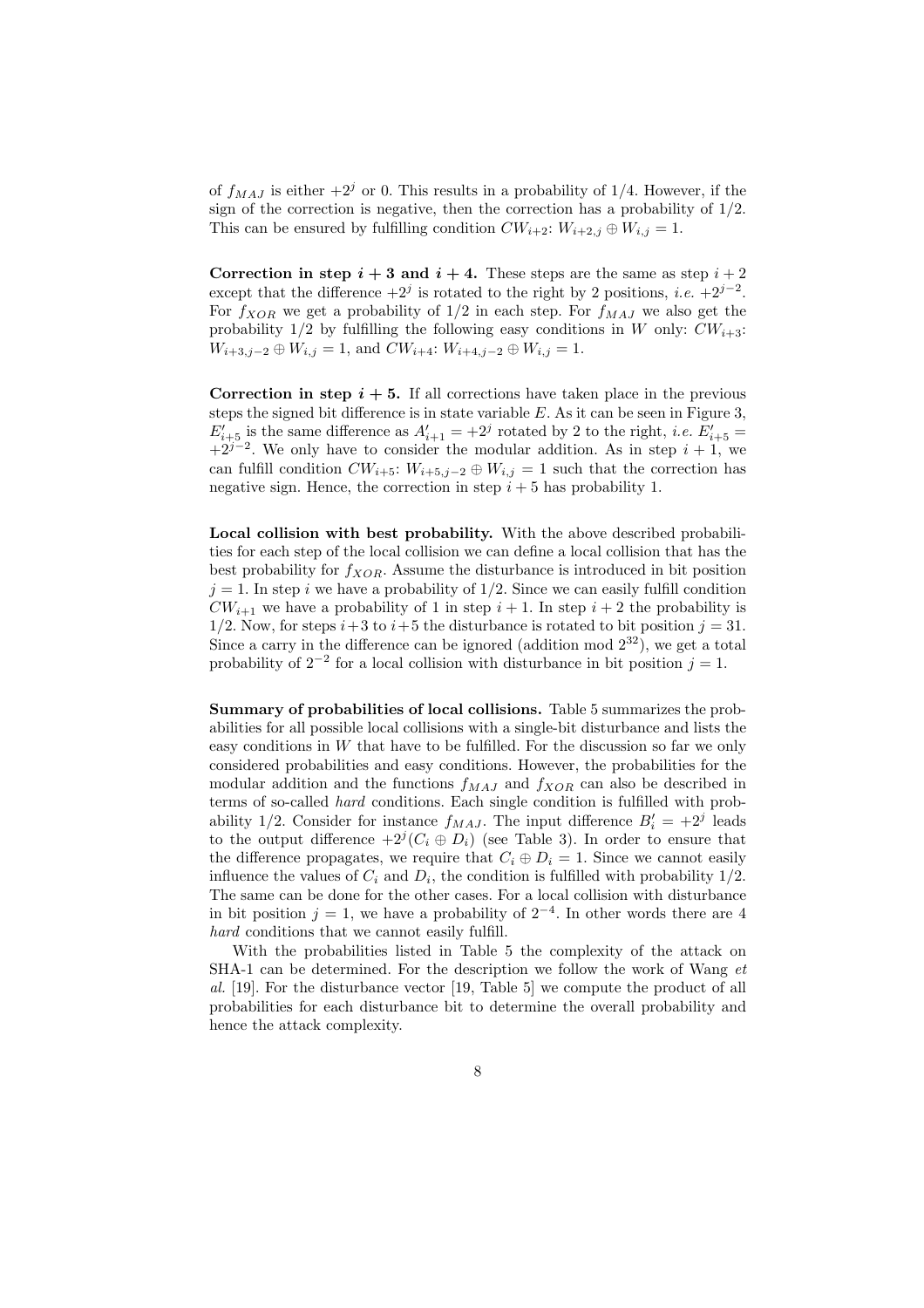|                                                                                     |                    | probability         |                                        | easy conditions on $W$                                                            |  |  |
|-------------------------------------------------------------------------------------|--------------------|---------------------|----------------------------------------|-----------------------------------------------------------------------------------|--|--|
| disturbance                                                                         | $f_{XOR} f_{MAJ} $ |                     | $f_{XOR}$                              | $f_{MAJ}$                                                                         |  |  |
| $i=1$                                                                               |                    | $2^{-2}$   $2^{-4}$ | $CW_{i+1}$                             | $CW_{i+1}, CW_{i+2}$                                                              |  |  |
| $i=26$                                                                              | $2^{-4}$           | $2^{\sim}$          | $CW_{i+5}$                             | $CW_{i+2}, CW_{i+3}, CW_{i+4}, CW_{i+5}$                                          |  |  |
| $i=31$                                                                              | $2^{-3}$           |                     | $\sqrt{2}^{-3}$ $ CW_{i+1}, CW_{i+5} $ | $CW_{i+1}, CW_{i+3}, CW_{i+4}, CW_{i+5}$                                          |  |  |
| $\begin{vmatrix} j = 0, 2, \ldots, 25 \\ j = 27, \ldots, 30 \end{vmatrix}$ $2^{-4}$ |                    |                     |                                        | $2^{-4}$ $ CW_{i+1}, CW_{i+5}  CW_{i+1}, CW_{i+2}, CW_{i+3}, CW_{i+4}, CW_{i+5} $ |  |  |

Table 5. Probabilities for local collisions in SHA-1

#### 3.3 Accurate Probability Computation

In Section 3.2, we determined the probabilities of local collisions with disturbances introduced at different bit positions. For the analysis we did not allow carries in step  $i$  where the disturbance is introduced. This restriction can actually be relaxed. In the following we will analyze the impact of carries in step  $i$  on the probability of local collisions. We will show that the probabilities are actually higher for most bit positions of the disturbance.

**Single bit disturbance.** We start with a disturbance in bit position  $j = 0$ . As shown in Table 5 this results in a probability of  $2^{-4}$ . Now consider that a carry occurs in the difference in step *i*, *i.e.* the disturbance  $W'_i = +2^0$  propagates to  $A'_{i+1} = +2^1 - 2^0$ . This case is shown on the right hand side in Figure 3.

The carry in step  $i$  occurs with probability  $1/4$ . The difference in bit position  $j = 1$  can be seen as a new disturbance that leads to a second local collision with a certain probability. To cancel out the difference  $A'_{i+1} = +2^1$  we require that the corrections in the consecutive steps also produce a carry in the difference. As described in Section 3.2, we fulfill condition  $CW_{i+1}$  to ensure that  $W'_{i+1} = -2^5$ . Therefore, the differences cancel out with probability 1 since  $(+2^6-2^5)+(-2^5)$ 0 (as shown in Table 2,  $-2^5 + (-2^5) = -2^6$  and hence  $2^6 - 2^6 = 0$ ). For steps  $i+2$ to  $i+4$  we first consider  $f_{XOR}$ . In step  $i+2$  we have a probability of 1/4 because  $f_{XOR}$  flips the sign of a bit difference with probability 1/2. Since we have two bit differences this results in a probability of  $1/4$ . The same holds for steps  $i+3$ and  $i+4$ . However, since the disturbance is introduced in bit position  $j=0$ , the second difference caused by the carry is rotated to bit position  $j = 31$  in step  $i+2$ . We can ignore carries in this bit position and hence the sign in bit position  $j = 31$  has no impact. Therefore, we get a probability of  $1/2$  for each step. We can do the same analysis for  $f_{MAJ}$ . As already mentioned,  $f_{MAJ}$  preserves the sign of the input difference but the difference propagates only with probability 1/2. Therefore, we cannot exploit bit position  $j = 31$ —the probability for steps  $i+3$  and  $i+4$  is  $1/4$  each. For step  $i+2$  the probability is  $1/4$  since  $CW_{i+2}$ is fulfilled. In step  $i + 5$  we have a probability of 1 for  $f_{XOR}$  and  $f_{MAJ}$  based on the same reasoning as for step  $i + 1$ . With the results of this analysis we can update the probability of Section 3.2. The best probability for  $f_{XOR}$  and  $f_{MAJ}$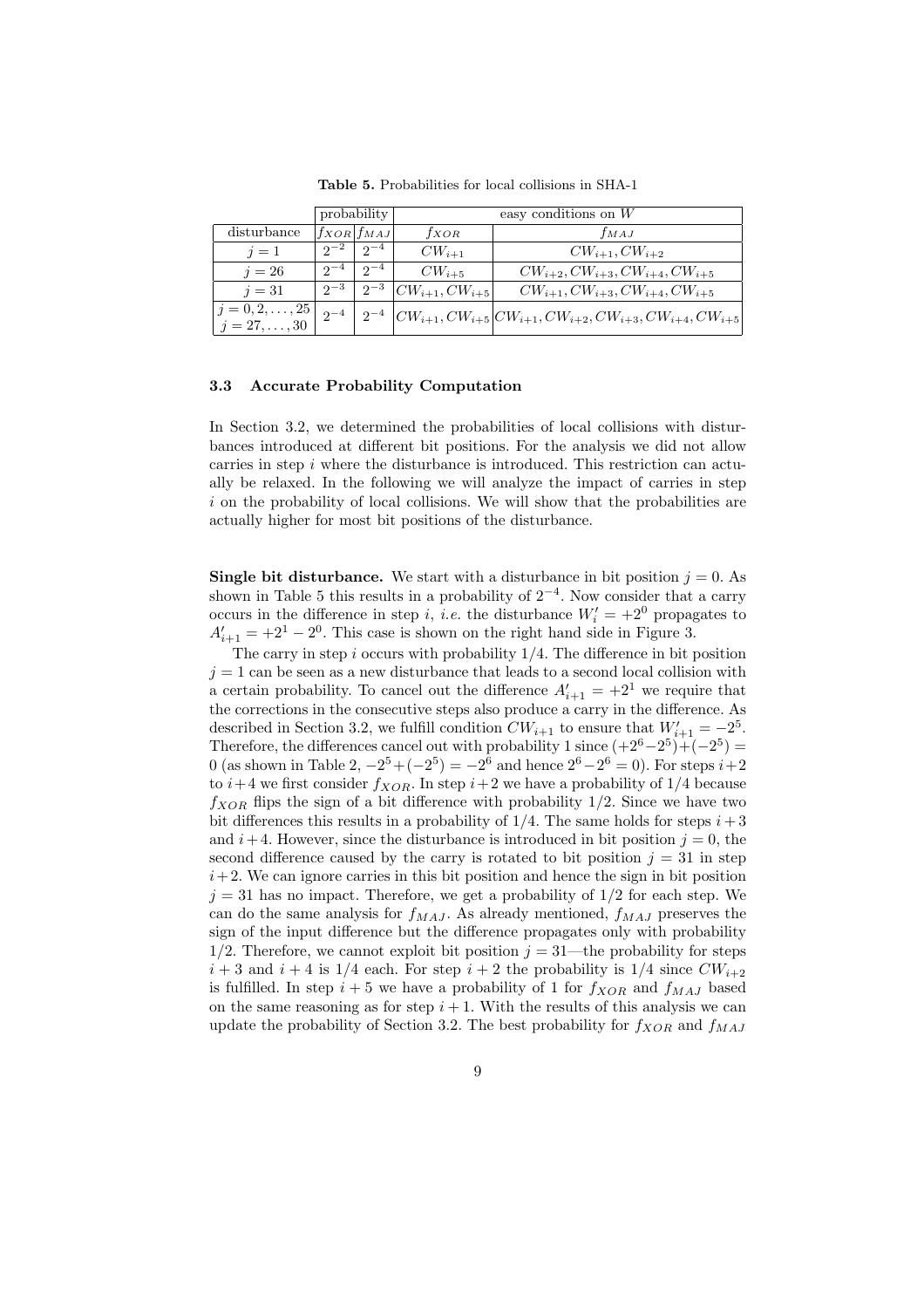with a disturbance in bit position  $j = 0$  is:

$$
p(f_{XOR}, j = 0) = 2^{-4} + 2^{-6} = 2^{-3.6781} , \t\t(6)
$$

$$
p(f_{MAJ}, j = 0) = 2^{-4} + 2^{-8} = 2^{-3.9125} . \tag{7}
$$

Uncorrectable carries. Let us now consider the case where two carries in step *i* occur, *i.e.*  $W'_i = +2^0$  propagates to  $A'_{i+1} = +2^2 - 2^1 - 2^0$ . Two carries occur with probability 1/8. If we work with the difference in bit position  $j = 2$ , we encounter the following problem, which we refer to as uncorrectable carries. In step  $i+2$  the difference is rotated by two positions to the right, i.e.  $-2^{31}-2^{30}+2^0$ . It is not possible to correct the difference  $+2^0$  in step  $i + 3$  anymore since the correction takes place in bit position  $j = 30$ . For  $f_{MAJ}$ , uncorrectable carries for this example take place only in step  $i + 5$ . This is due to the fact that the difference  $+2^0$  is blocked by  $f_{MAJ}$  with probability  $1/2$  in steps  $i + 2$  to  $i + 4$ . However, in step  $i + 5$  we cannot correct the difference  $+2^0$  since the correction takes place in  $j = 30$ . Therefore, the probabilities given in (6) and (7) are the best probabilities for both functions with a disturbance in  $j = 0$ .

If we perform the carry analysis for bit position  $j = 1$ , we also encounter uncorrectable carries as for the disturbance in  $j = 0$ . Namely, a carry in step i cannot be corrected anymore in step  $i + 3$  (step  $i + 5$  for  $f_{MAJ}$ , respectively) and therefore, a carry does not increase the probability for a local collision with disturbance in  $j = 1$  for both  $f_{XOR}$  and  $f_{MAJ}$ . Uncorrectable carries can also occur due to the left rotation by 5 in step  $i + 1$ . A disturbance in  $j = 26$  that leads to a carry in step i cannot be corrected anymore in step  $i + 1$  since the correction  $W'_{i+1}$  takes place in bit position  $j = 31$  but the carry is rotated to  $j = 0$ .

Carries that improve the probability of local collisions. After determining the probabilities for  $j = 0$  and  $j = 1$ , we describe now the impact of carry effects for disturbances in bit position  $j = 2, \ldots, 31$ . Due to uncorrectable carries after bit position  $j = 26$  we have to analyze the probability for  $j = 2, \ldots, 26$  and  $j = 27, \ldots, 31$  separately. We start the explanation for  $f_{XOR}$ . For  $2 \leq j \leq 26$  we have the same probability in steps  $i, i+2, i+3$ , and  $i+4$ , namely the probability that no carry occurs and the probabilities for all possible carries. Note that the probability in steps  $i+1$  and  $i+5$  is 1 since we fulfill the easy conditions  $CW_{i+1}$ and  $CW_{i+5}$  (see Section 3.2). For  $27 \leq j \leq 31$  we have the same except that the probability in step  $i+2$  is increased by a factor of 2 if the carry in step i reaches bit position  $j = 31$ . For  $f_{MAJ}$  we also assume that the easy conditions in W are fulfilled. Then we get the same probabilities as for  $f_{XOR}$  with the difference that for  $27 \leq j \leq 31$  we cannot exploit bit position  $j = 31$ . In (8) and (9) we give the formulae to compute the accurate probability for a local collision including all carry effects. Probability bounds for (8) and (9) are given in Appendix A. For a disturbance in bit position  $j = 3$  the probability for both  $f_{XOR}$  and  $f_{MAJ}$  is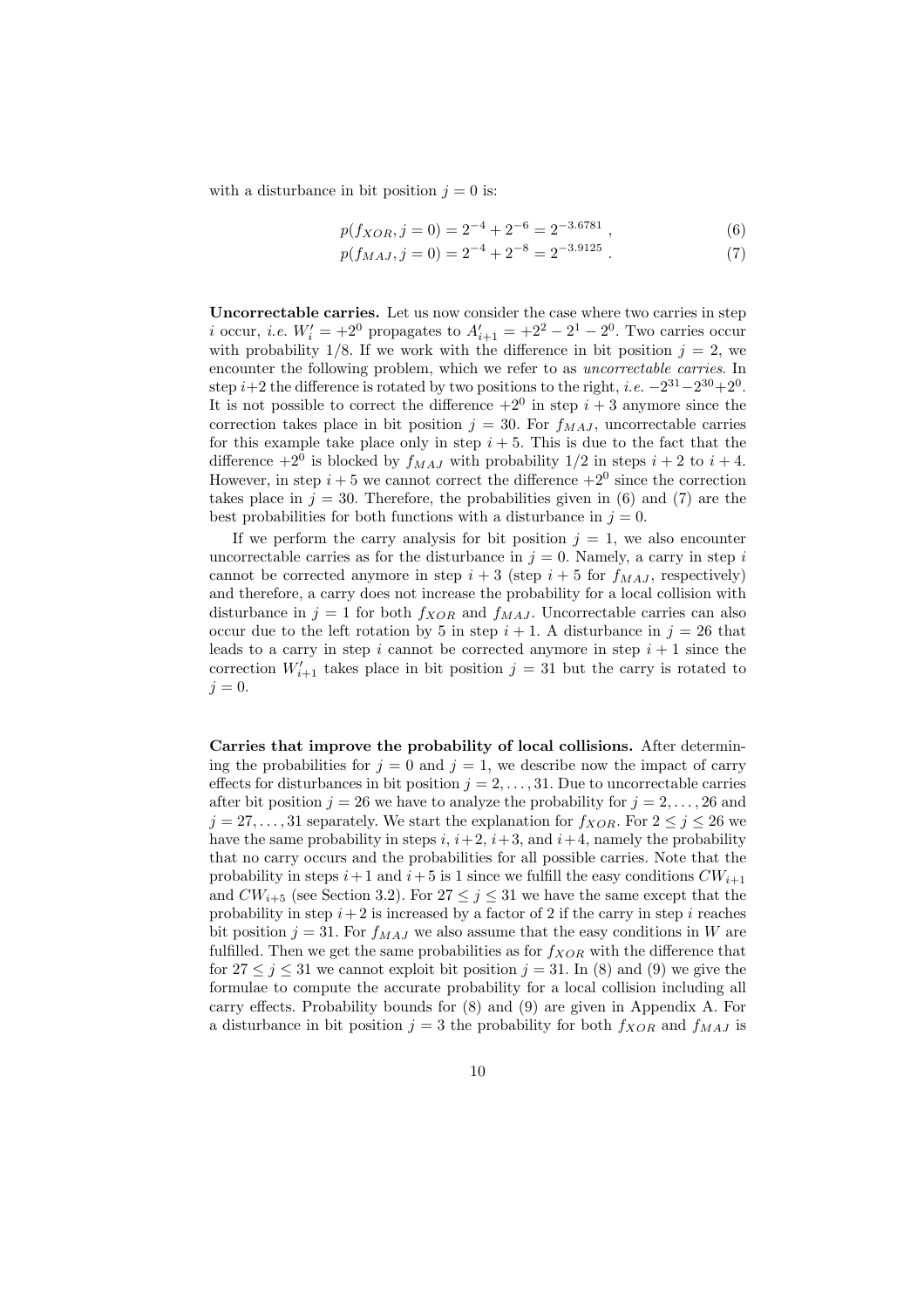$2^{-3.9068}$  instead of  $2^{-4}$  which is the probability derived by counting conditions.

$$
p(f_{XOR}, j) = \begin{cases} 2^{-2} & \text{for } j = 1\\ 2^{-4} + 2^{-6} & \text{for } j = 0\\ \sum_{k=1}^{27-j} 2^{-4k} & \text{for } j = 2, ..., 26\\ 2 \cdot 2^{-4 \cdot (32-j)} + \sum_{k=1}^{31-j} 2^{-4k} & \text{for } j = 27, ..., 31 \end{cases}
$$
(8)

$$
p(f_{MAJ}, j) = \begin{cases} 2^{-4} & \text{for } j = 1\\ 2^{-3} & \text{for } j = 31\\ 2^{-4} + 2^{-8} & \text{for } j = 0\\ \sum_{k=1}^{27-j} 2^{-4k} & \text{for } j = 2, ..., 26\\ \sum_{k=1}^{32-j} 2^{-4k} & \text{for } j = 27, ..., 30 \end{cases}
$$
(9)

### 3.4 Disturbances in consecutive bit position.

If we have a look at the disturbance vector in [19, Table 5] or [13, Table 7] there occur disturbances in consecutive bit positions, *i.e.*  $W_i' = +2^{j+1} + 2^j$  for  $f_{XOR}$ . For the explanation we take the concrete case with disturbance  $W_i' = -2^1 + 2^0$ , and the five corrections  $W'_{i+1} = +2^6 - 2^5$ ,  $W'_{i+2} = +2^1 - 2^0$ ,  $W'_{i+3} = +2^{31} + 2^{30}$ ,  $W'_{i+4} = +2^{31} + 2^{30}$ , and  $W'_{i+5} = +2^{31} - 2^{30}$ . In a straightforward way we can just treat them as separate disturbances and compute the probability based on (8). This results in a probability of

$$
p(f_{XOR}, -2^1 + 2^0) = \underbrace{2^{-2}}_{j=1} \cdot \underbrace{(2^{-4} + 2^{-6})}_{j=0} = 2^{-5.678} . \tag{10}
$$

However, by performing a detailed analysis we show that the probability for this case can be improved to  $p(f_{XOR}, -2^1 + 2^0) = 2^{-3.678}$  by defining two additional conditions in W only, referred to as  $CW_i$  and  $CW1_{i+2}$ . We assume that the easy conditions described in Section 3.2 are fulfilled. If no carry occurs in step i, both disturbances are corrected with probability  $2^{-6}$ . This follows from Section 3.2. Now consider the case that a carry occurs in step  $i$ . Assume that in step *i* the disturbances have opposite signs, e.g.  $W_i' = -2^1 + 2^0$ . This can be ensured by fulfilling the new condition  $CW_i$ :  $W_{i,1} \oplus W_{i,0} = 1$ . If a carry occurs in bit position  $j = 0$  the difference that propagates to  $A'_{i+1}$  is  $-2^0$  since the positive sign of the carry (see Table 2) cancels the negative difference in  $j = 1$ . This occurs with probability 1/2. In step  $i+1$  the probability is 1 since  $CW_{i+1}$ is fulfilled. In step  $i + 2$  we can increase the probability to  $1/2$  if the additional condition  $CW1_{i+2}$ :  $W_{i+2,1} \oplus W_{i+2,0} = 1$  is fulfilled. This is based on the same reasoning as for step i. For the remaining steps  $i+3$  to  $i+4$  we get a probability of  $1/2$  for each step. Again, in step  $i+5$  we have a probability of 1. Hence we have a total probability of  $2^{-4}$  for the case that a carry occurs in step *i*. Therefore, the total probability for the disturbance  $+2^1 - 2^0$  or  $-2^1 + 2^0$  is

$$
p(f_{XOR}, -2^{1} + 2^{0}) = \underbrace{2^{-4}}_{\text{carry in j=0}} + \underbrace{2^{-6}}_{\text{no carry in step } i} = 2^{-3.6781} . \tag{11}
$$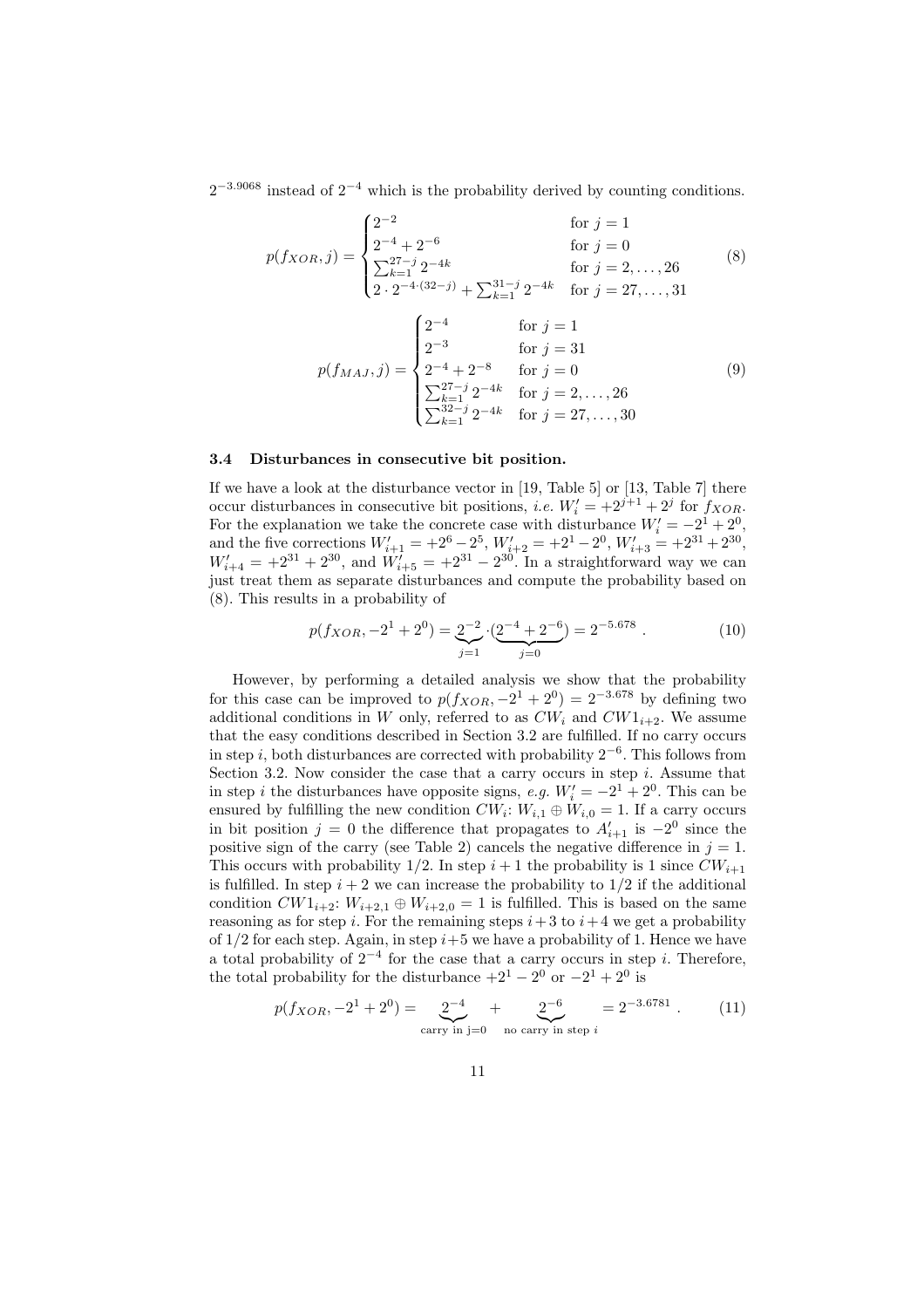|                         | our work                                        |                  |                        |                                                                 |
|-------------------------|-------------------------------------------------|------------------|------------------------|-----------------------------------------------------------------|
| disturbance             | disturbance                                     |                  | number of estimated    | accurate                                                        |
| bit position            | index                                           |                  | conditions probability | probability                                                     |
| $i=1$                   | $ 23, 24, 27, 28, 32, 35, 36 $ $2 \cdot 7 = 14$ |                  | $2^{-14}$              | $2^{-14}$                                                       |
| $i=0$                   | 25, 29, 33                                      | $4 \cdot 3 = 12$ | $2^{-12}$              | $2^{-11.0343}$                                                  |
| $i=1$                   | 39, 43, 45, 47, 49                              | $4 \cdot 5 = 20$ | $2^{-20}$              | $2^{-20}$                                                       |
| $j = \{2, 3, 4, 5, 7\}$ | 65, 68, 71, 73, 74                              | $4 \cdot 5 = 20$ | $2^{-20}$              | $\left\vert \rho\right\vert$ -5.3.9068 $\right\vert$ - 2-19.534 |
|                         |                                                 | total            | $2^{-66}$              | $2 - 64.5683$                                                   |

Table 6. Update on complexity for collision attack on SHA-1

Wang *et al.* use a probability of  $2^{-4}$  for their estimation. For disturbances in other consecutive bit positions the same analysis can be performed. For  $f_{XOR}$ the analysis is given in Appendix B.

#### 3.5 Update of Attack Complexity by Wang et al.

With the above analysis we covered all cases of disturbances that occur in the disturbance vector of [19]. Since they count conditions in the last 60 steps of SHA-1 the overall probability can be updated based on (8) and (9). Table 6 lists the comparison with [19, Table 9].

As it can be seen in Table 6 the probability is by a factor of approx. 2.7 higher than estimated in [19]. Note that we did not count the disturbances in step  $i = 21$  and step  $i = 77$  since some of the conditions are fulfilled due to message modification or truncation. This means that the path of the disturbance is fixed and we cannot exploit any carry effects.

In order to determine the overall probability, we assume that the probabilities of local collisions are independent. To confirm this assumption, we have performed several computer measurements for a few overlapping local collisions. The measurement results match the computed probabilities.

#### 3.6 Importance of Carry Effects

In the case of SHA-1, the improvement of the attack complexity is rather small. This is due to the fact that the disturbance vector is very sparse and the disturbances are introduced in bit positions where we cannot exploit any carry effects due to uncorrectable carries, e.g. bit position  $j = 1$ .

Consider for instance the hash function SHA1-IME [8]. Jutla and Patthak claim to improve the collision resistance of SHA-1 by modifying the existing message expansion with the goal to increase the minimum Hamming weight. By using a computer aided proof they show that the minimum weight in the last 60 steps of the message expansion of SHA1-IME is at least 75. It is clear that the overall complexity increases with a higher weight in the disturbance vector. However, due to the higher weight also the impact of carry effects as shown in this section increases. Therefore, our way of looking at probabilities instead of conditions gives a more accurate complexity estimation.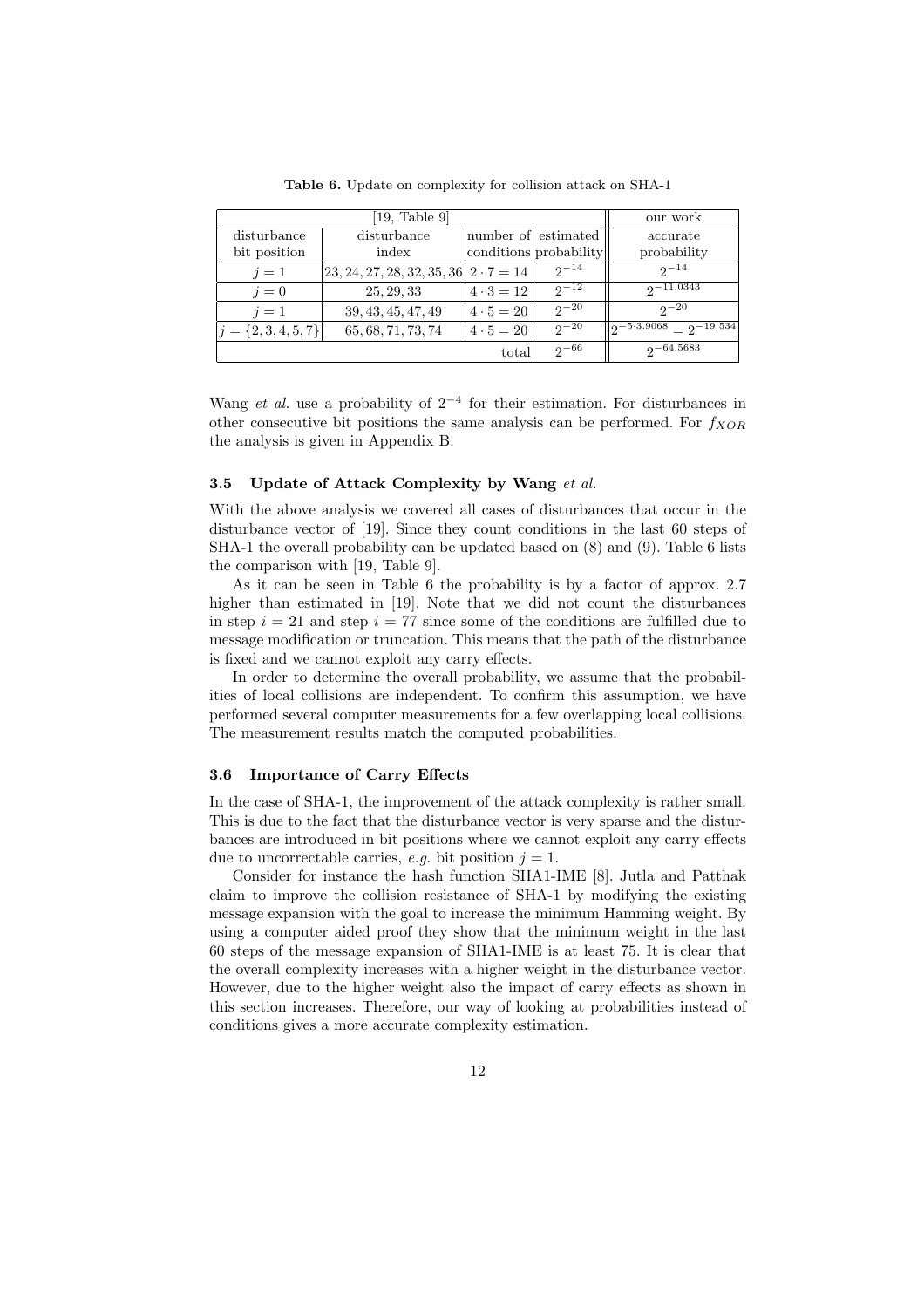# 4 Conclusion and Further Work

In this article we analyzed local collisions and corresponding probabilities in detail. We showed that it is more accurate to consider probabilities instead of conditions for the estimation of the overall attack complexity for collision attacks on SHA-1. This is due to the fact that carry effects increase the probability. Based on the accurate probability computation we updated the complexity of the collision attack on SHA-1 presented by Wang et al. Currently we are investigating the impact of our approach on SHA1-IME and local collisions in SHA-256.

## Acknowledgements

We would like to thank Christophe De Cannière for fruitful discussions and comments on this article.

# References

- 1. Eli Biham and Rafi Chen. Near-Collisions of SHA-0. In Matthew K. Franklin, editor, CRYPTO 2004, Santa Barbara, California, USA, August 15-19, 2004, Proceedings, volume 3152 of LNCS, pages 290–305. Springer, 2004.
- 2. Eli Biham, Rafi Chen, Antoine Joux, Patrick Carribault, Christophe Lemuet, and William Jalby. Collisions of SHA-0 and Reduced SHA-1. In Ronald Cramer, editor, EUROCRYPT 2005, Aarhus, Denmark, May 22-26, 2005. Proceedings, volume 3494 of LNCS, pages 36–57. Springer, 2005.
- 3. Florent Chabaud and Antoine Joux. Differential Collisions in SHA-0. In Hugo Krawczyk, editor, CRYPTO '98, Santa Barbara, California, USA, August 23-27, 1998, Proceedings, volume 1462, pages 56–71. Springer, 1998.
- 4. Magnus Daum. Cryptanalysis of Hash Functions of the MD4-Family. PhD thesis, Ruhr Universität Bochum, 2005. Available at http://http://www.cits.rub.de/ imperia/md/content/magnus/dissmd4.pdf.
- 5. Hans Dobbertin. Cryptanalysis of MD4. In Bart Preneel, editor, Fast Software Encryption, Cambridge, UK, February 21-23, 1996, Proceedings, volume 1039 of LNCS, pages 53–69. Springer, 1996.
- 6. Hans Dobbertin. Cryptanalysis Of MD4. Journal of Cryptology, 11(4):253–271, 1998.
- 7. Charanjit S. Jutla and Anindya C. Patthak. A Matching Lower Bound on the Minimum Weight of SHA-1 Expansion Code. Cryptology ePrint Archive, Report 2005/266, 2005. http://eprint.iacr.org/.
- 8. Charanjit S. Jutla and Anindya C. Patthak. A Simple and Provably Good Code for SHA Message Expansion. Cryptology ePrint Archive, Report 2005/247, 2005. http://eprint.iacr.org/.
- 9. Vlastimil Klima. Finding MD5 Collisions on a Notebook PC Using Multi-message Modifications, 2005. Preprint, available at http://eprint.iacr.org/2005/102.
- 10. Arjen Lenstra, Xiaoyun Wang, and Benne de Weger. Colliding X.509 Certificates, 2005. Preprint, available online at http://eprint.iacr.org/2005/067.
- 11. Krystian Matusiewicz and Josef Pieprzyk. Finding good differential patterns for attacks on SHA-1. Cryptology ePrint Archive, Report 2004/364, 2004. http: //eprint.iacr.org/.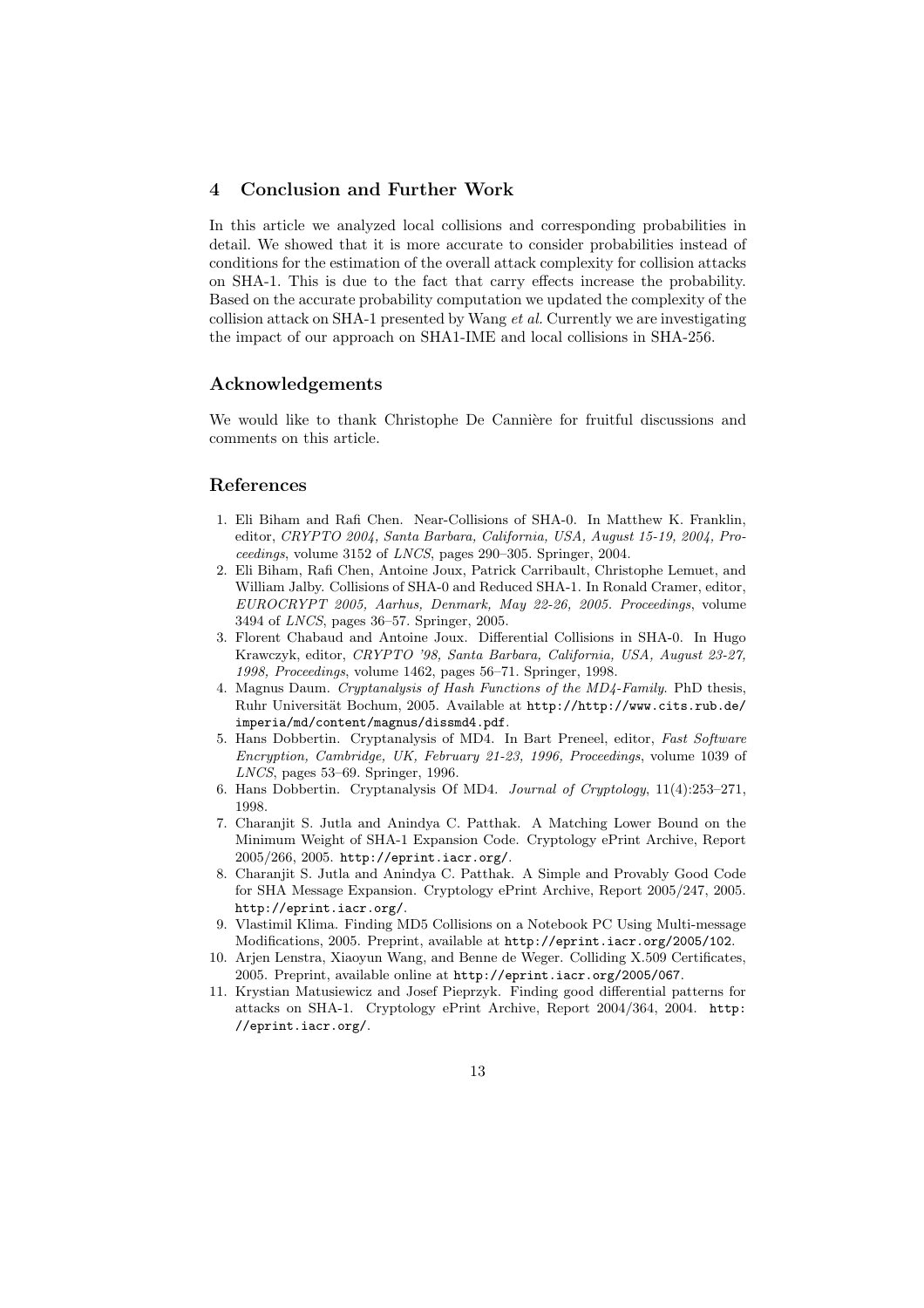- 12. National Institute of Standards and Technology (NIST). FIPS-180-2: Secure Hash Standard, August 2002. Available online at http://www.itl.nist.gov/ fipspubs/.
- 13. Norbert Pramstaller, Christian Rechberger, and Vincent Rijmen. Exploiting Coding Theory for Collision Attacks on SHA-1. In Nigel P. Smart, editor, Cryptography and Coding, Cirencester, UK, December 19-21, 2005, Proceedings, volume 3796 of LNCS, pages 78–95. Springer, 2005.
- 14. Bart Preneel. Analysis and Design of Cryptographic Hash Functions. PhD thesis, Katholieke Universiteit Leuven, 1993.
- 15. Vincent Rijmen and Elisabeth Oswald. Update on SHA-1. In Alfred Menezes, editor, CT-RSA 2005, San Francisco, CA, USA, February 14-18, 2005, Proceedings, volume 3376 of LNCS, pages 58–71. Springer, 2005.
- 16. Xiaoyun Wang, Dengguo Feng, Xuejia Lai, and Xiuyuan Yu. Collisions for Hash Functions MD4, MD5, HAVAL-128 and RIPEMD, August 2004. Preprint, available at http://eprint.iacr.org/2004/199.
- 17. Xiaoyun Wang, Xuejia Lai, Dengguo Feng, Hui Chen, and Xiuyuan Yu. Cryptanalysis of the Hash Functions MD4 and RIPEMD. In Ronald Cramer, editor, EUROCRYPT 2005, Aarhus, Denmark, May 22-26, 2005. Proceedings, volume 3494 of LNCS, pages 1–18. Springer, 2005.
- 18. Xiaoyun Wang, Andrew Yao, and Frances Yao. New Collision Search for SHA-1, August 2005. Presented at rump session of CRYPTO 2005.
- 19. Xiaoyun Wang, Yiqun Lisa Yin, and Hongbo Yu. Finding Collisions in the Full SHA-1. In Victor Shoup, editor, CRYPTO 2005, Santa Barbara, California, USA, August 14-18, 2005, Proceedings, volume 3621 of LNCS, pages 17–36. Springer, 2005.
- 20. Xiaoyun Wang and Hongbo Yu. How to Break MD5 and Other Hash Functions. In Ronald Cramer, editor, EUROCRYPT 2005, Aarhus, Denmark, May 22-26, 2005. Proceedings, volume 3494 of LNCS, pages 19–35. Springer, 2005.
- 21. Xiaoyun Wang, Hongbo Yu, and Yiqun Lisa Yin. Efficient Collision Search Attacks on SHA-0. In Victor Shoup, editor, CRYPTO 2005, Santa Barbara, California, USA, August 14-18, 2005, Proceedings, volume 3621 of LNCS, pages 1-16. Springer, 2005.

## A Probability Bounds for Single-Bit Disturbances

Based on formulae (8) and (9) in Section 3.3, the probability of  $f_{XOR}$  and  $f_{MAJ}$ can be bounded as follows. We know that

$$
\sum_{k=1}^{27-j} 2^{-4k} = 2^{-4} \frac{1 - 2^{-4(28-j)}}{1 - 2^{-4}} \le \frac{2^{-4}}{1 - 2^{-4}} = \frac{1}{2^4 - 1},
$$
  

$$
\sum_{k=1}^{32-j} 2^{-4k} = 2^{-4} \frac{1 - 2^{-4(33-j)}}{1 - 2^{-4}} \le \frac{2^{-4}}{1 - 2^{-4}} = \frac{1}{2^4 - 1},
$$
 and

$$
2 \cdot 2^{-4(32-j)} + \sum_{k=1}^{31-j} 2^{-4k} =
$$
  
 
$$
2^{-4(32-j)+1} + 2^{-4} \frac{1 - 2^{-4(32-j)}}{1 - 2^{-4}} \le 2^{-3} + \frac{2^{-4}}{1 - 2^{-4}} = \frac{1}{2^3} + \frac{1}{2^4 - 1}.
$$